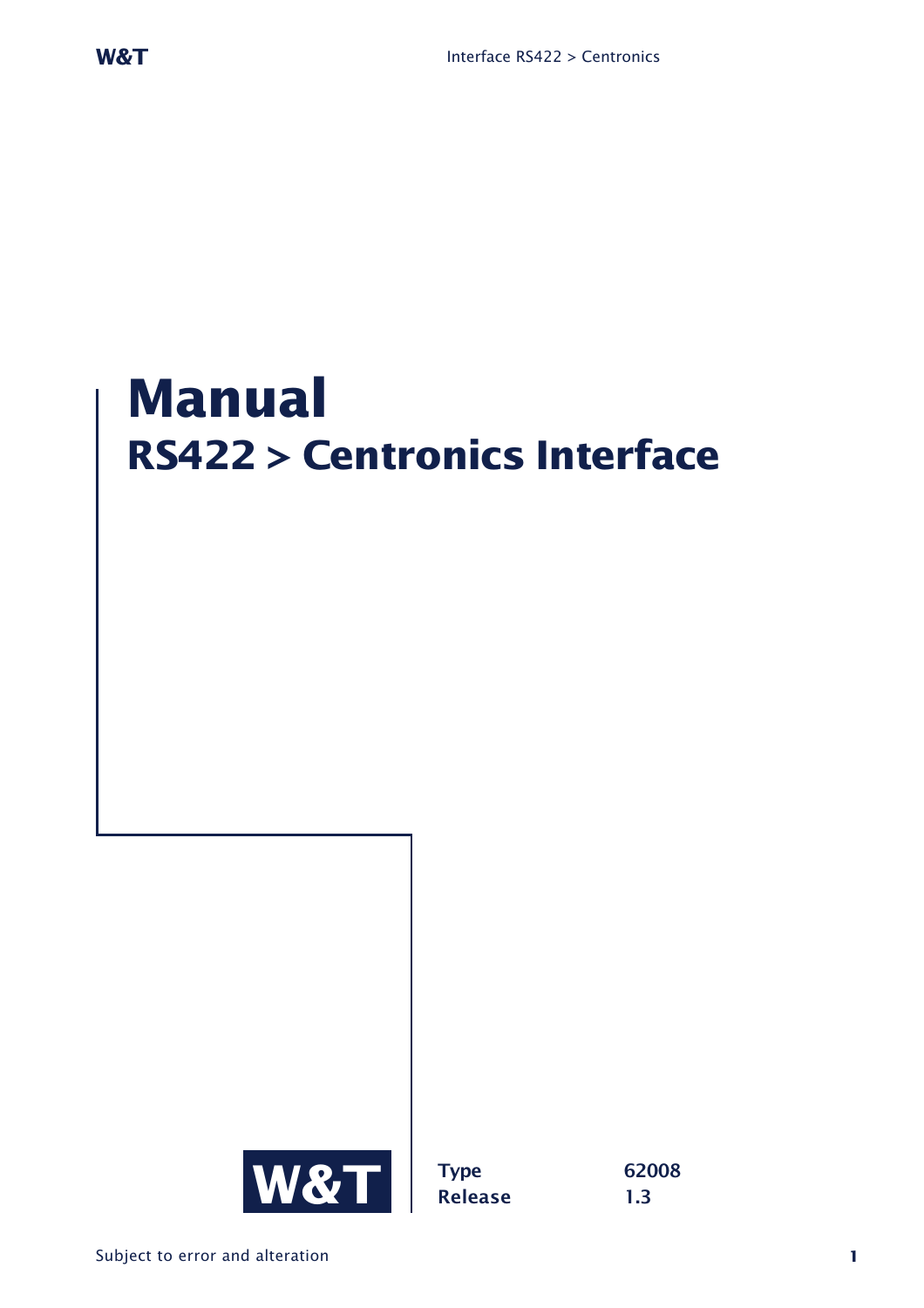## **W&T**

© 07/2004 by Wiesemann und Theis GmbH

Subject to error and alteration:

Since it is posssible that we make mistakes, you mustn't use any of our statements without verification. Please, inform us of any error or misunderstanding you come about, so we can identify and eliminate it as soon as possible.

Carry out your work on or with W&T products only to the extent that they are described here and after you have completely read and understood the manual or guide. We are not liable for unauthorized repairs or tampering. When in doubt, check first with us or with your dealer.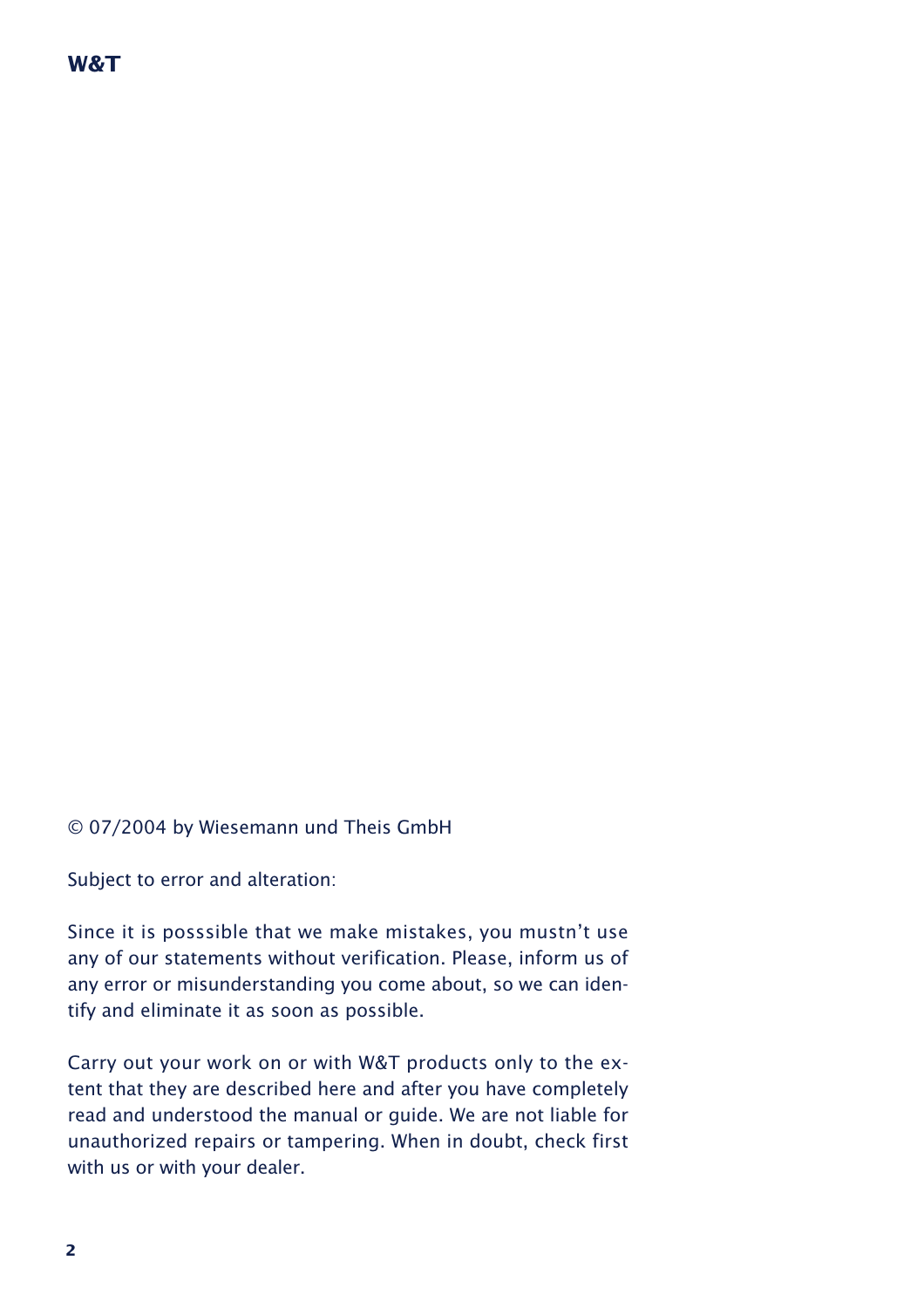### **Interface RS422 > Centronics**

#### **Function**

Interface 62008 allows you to connect parallel printers or plotters to any data source to a serial RS422 port. Installation requires that the data format of the interfaces be adapted to the format of the data source. The serial parameters can be set either using DIL switches inside the port (see table) or using automatic format detection in "Learn-Mode".

**Learn-Mode:** To initialize Learn Mode, the black button on the side of the interface converter must be actuated when the port turns on. After releasing the button the current setting of the port is output on the connected printer. Following this, approx. 1 page of any desired text should be sent to the interface for the purpose of format detection. The serial parameters which are detected are automatically stored in a non-volatile EEPROM. The next time the port is activated (button does not need to be pressed), the port carries out its normal function using the newly detected parameters. Learn Mode can be repeated as often as desired.

In normal operation, pressing the red button once clears the built-in buffer (Clear). Pressing twice prints out the buffer contents again (Copy).

**Handshake:** The interface performs hardware handshake and XON/XOFF handshake. The built-in overrun buffer ensures that no data are lost when the computer sends up to 4 KBytes after Handshake Stop.

**Code conversion:** The interface can convert in either direction between German ASCII and IBM code.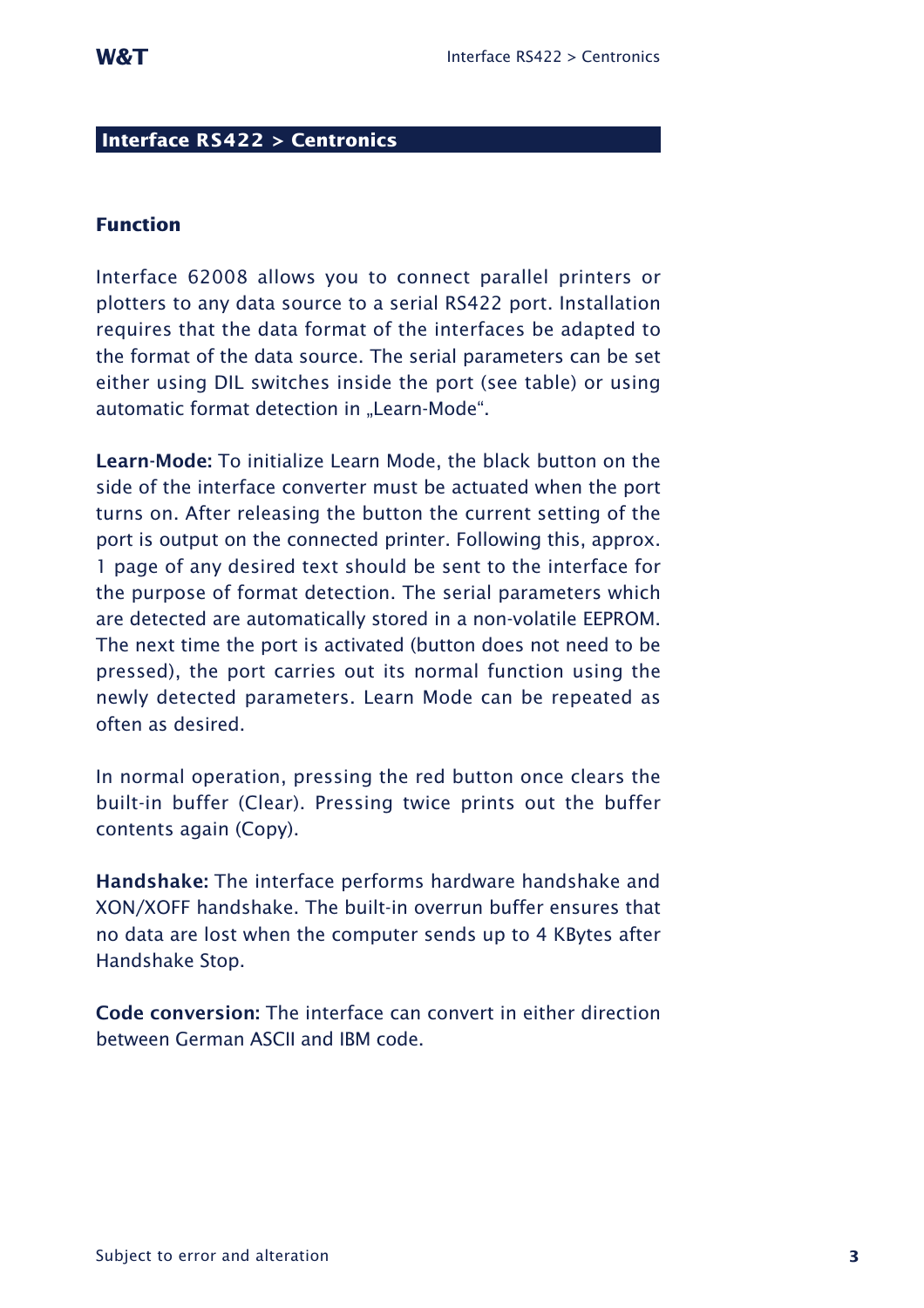# **Manually setting the serial parameters**

In addition to Learn Mode, the interface allows you to set the serial parameters manually using DIL switches, which are accessible after opening the interface housing. The meaning of the DIL switches is described in the following tables:

| Baudrate | S1  | S <sub>2</sub> | S3  |
|----------|-----|----------------|-----|
| 300 Bd   | off | off            | off |
| 1200 Bd  | ON  | off            | off |
| 2400 Bd  | off | ON             | off |
| 4800 Bd  | ON  | ON             | off |
| 9600 Bd  | off | off            | ON  |
| 19200 Bd | ON  | off            | ON  |
| 38400 Bd | off | ON             | ON  |
| 76800 Bd | ON  | ON             | ΟN  |

| Parity     | S5        | S6        |
|------------|-----------|-----------|
| <u>Ino</u> | <b>ON</b> | off       |
| lodd       | off       | ΟN        |
| leven      | ON        | <b>ON</b> |
| Learnmode  | off       | off       |

| Code conversion         | ۲7        | ۲8       |
|-------------------------|-----------|----------|
| no                      | <b>ON</b> | ON       |
| GRASCII > IBM           | off       | ΟN       |
| <b>IBM &gt; GRASCII</b> | ON        | $\Omega$ |

| Data bit | $C_{\Delta}$ |
|----------|--------------|
|          | <b>ON</b>    |
| 8        | off          |

# **Connector and pinouts**

The RS422 connection on the interface is configured as a 25 pin SUB-D female connector. The pinouts for this connector must in general be adapted to the pinouts of the data source when installing the device. This can be done using an adapter cable or by modifying the interface plug assignments. The interface pin assignments are shown in the following table.

| Signal             | Pin# |
|--------------------|------|
| Data Out A (-)     | 10   |
| Data In A (-)      | 11   |
| Signal GND         | 14   |
| Hands. Out A (-)   | 15   |
| Hands. Out $B (+)$ | 16   |
| Data Out B (+)     | 22   |
| Data In B $(+)$    | 23   |